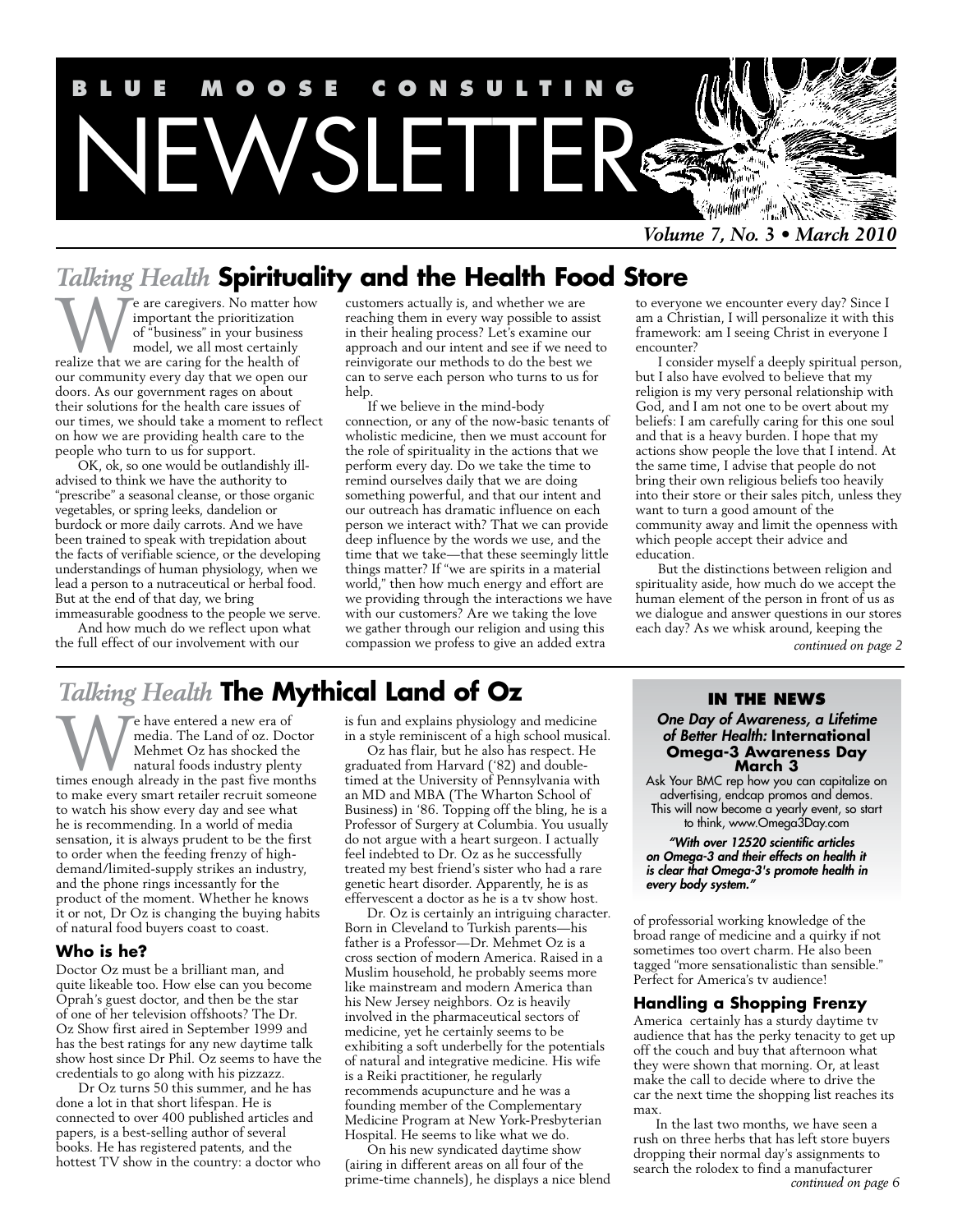# **Spirituality and the Health**

**Food Store** *continued from page 1*

shelves full and the cash register clinking, we are clear influencers in the holy ground of our stores. We are leaders and educators and role models. We are charged with the task of making our communities more healthy: that is why people seek out a health food store.

So think about it: did your store have 30 or 300 customers yesterday, and how many people did you speak with? How did you meet their needs? Today is the day to stop and think: how am I addressing the spiritual aspects of my customers needs, and am I able to see "need" when it is before me? Even though we are not primary care-givers by formal, sanctioned training, our presence and our promise do have a role in the health of the people who are shopping in our stores.

### **The Health of the Person Before Us**

Think about the people we encounter in our stores every day. Regular friend or first-time customer, basic good salespersonship says that the regular smile and positive response are good for business. But, digging deeper, we also know that there is a precious inner dimension to every person around us. We are sometimes aware that our friends are often hiding major problems and concerns; the regular customer is often going through major calamities and pains as they walk through life and visit your store. And that new customer may be there to investigate a new way of health, or maybe as the final step—the last resort—before they give up hope.

I remember when I was in retail the day when a customer returned to my store on a trip home to visit her parents. She came to say hello with her new child. While I had always been friendly to her, I cannot say that I remembered much of our business interactions. When she slowed me down that day to tell me her very personal story, I was humbled and shocked, even as I gradually remembered our encounter the day she described to me. She told me that she came in looking for something for an emotional concern and that I stopped and dialogued

with her and gave her several options of things that she could explore. We literally went back to the Bach Flower Remedy display a few times. As she related to me years later, she actually was in a very bad state at that point in her life, and that suicide was in her mind. She said that my care and energy that day were more important to her than any product we discussed, and that she felt the human love from a "person in a store" and that helped her that day, and she was able to re-balance her life. She is now a caring, loving massage therapist and a loving mother—and goodness was achieved without direct intent in what most would have considered an every day task of the health food store employee.

Was this just luck that day? Certainly I did not realize what I was doing beyond answering customer questions, but possibly there was intrinsic love in what I was doing!!?? The larger message is that we do have a larger role in the health process than we sometimes think we have: we heal in many ways.

How do we know when the moment is there? Would it not be wonderful if we could "just turn it on" when we knew someone needed that extra effort, or when they were down and wanted more than just our knowledge? The fact is that we influence every day, and that people are looking to us for health guidance every moment our stores are open. We are role models by every action on the grand stage of the natural health food paradigm, and we may have dramatic and profound influence on a daily basis more powerful than we could ever imagine.

Honestly, we should be able to give people loving support every day—it is part of the health food store mantra. "We" may be the nicest and most honest interaction some people have in that given day. That is profound. But this action of care and support will not happen without practice—as with all good things.

One way to condition ourselves to be readily available to translate and respond to the needs of that single person who is reaching out is to train our minds to be aware of the moment when we are dialoguing with people. Learn to say to yourself: "I am before a person and what is their need" as you start your "hello" in the course of daily business. We

#### **In the News Tasty Daily Herbal Nutrition Himalaya Herbal Healthcare announced the release of their new Certified USDA Organic Chyavanprash Spread** *a delicious, traditional recipe for energy and rejuvenation*

Containing nearly 40 herbs from India, including Amla, Cardamom, Malabar Nut, Bael Tree, Cinnamon + Tribulus, Chyavanprash has been eaten for energy, digestion & good metabolism throughout history.

Because of its enjoyable flavor, strong antioxidant content & health benefits, the ancient recipe is still considered a household name and cornerstone of good health in India today. Himalaya's new Chyavanprash Spread is now Certified USDA Organic and Gluten Free. It has a smoother texture, lighter color, and less peppery taste than its predecessor. "It's a healthy product the whole family will enjoy."

"Chyavanprash was essentially history's first multi-vitamin. 2,500 years ago, people may not have understood that modern concept, but they knew Chyavanprash rejuvenated them and gave them energy, so they ate it every day as a health-supportive tonic. Its great flavor just happened to be an incidental bonus to its great health support. It's still enormously popular in India and we've been very pleased this past decade to watch its following grow all over the world."

—Nabeel Manal, President & CEO Himalaya Herbal Healthcare

# **EXPO WEST Booth Numbers:**

| <b>Bluebonnet</b>               | 1328 |
|---------------------------------|------|
| <b>Nordic Naturals</b> – retail | 1620 |
| <b>Nordic Naturals</b> – pet    | 4255 |
| Aloe Life                       | 1681 |
| <b>Herb Pharm</b>               | 1453 |
| Himalaya USA                    | 1510 |
| <b>Newton Labs</b>              | 1581 |
| Essential Formulas              | 1658 |
| Mineral Fusion Natural Brands   | 3213 |
| Surya Brasil                    | 3226 |
| <b>Bass Brushes</b>             | 4132 |
| Juvo                            | 906  |
| Mushroom Science                | 1764 |
| Immune Health Basics            | 1577 |
| Sovereign Silver                | 1118 |
| <b>EcoLips</b>                  | 4225 |
| Oxylent/Vitalah                 | 1584 |

cannot become more compassionate people unless we are constantly and consciously choosing to practice compassion.

That will also mean being open to the difficult customer, and to the person who seems to be a trigger to your less-attractive side. Everyone has needs, and maybe that person needs something from you. It may not always be tender love; maybe sometimes it is the need for a bold statement of reality that they are not willing to consider or accept themselves. What really matters with those difficult clients is that we think about their needs in between visits, and we earnestly consider what may be the need that they have and how and if we can help.

The statistics are clear that most of the people who walk through your doors—the doors of the health food store—are people that have a difficult health need, and they are usually not there by first choice. Many are literally desperate in their health needs, and have exhausted the other "alternatives" that have not helped them. They are not at your door because they want to be, but because they do not have any other place to go.

That makes the health food store a special and important place. Are we aware of our role and are we receptive to that stranger when they walk with trepidation into our stores? In a busy and stressful work-world, some of us may have lowered the importance of this consideration from our initial sales hello and in the manner that we dialogue with our customers (and then we wonder why people get the info in our stores and then run to the internet for lower costs: because they gained no value from the human contact that they may have been searching for).

But this is not just about caring customer service: this is about the intent to accept and receive the energy of the person before us, and the ability to translate our basic concern into a body language and vocal tone that allows them to be receptive to you and the goodness that you are offering. It is about acknowledging and being open and aware to

everyone: open to anyone who may need us every day. No wonder we are always exhausted on

our days off.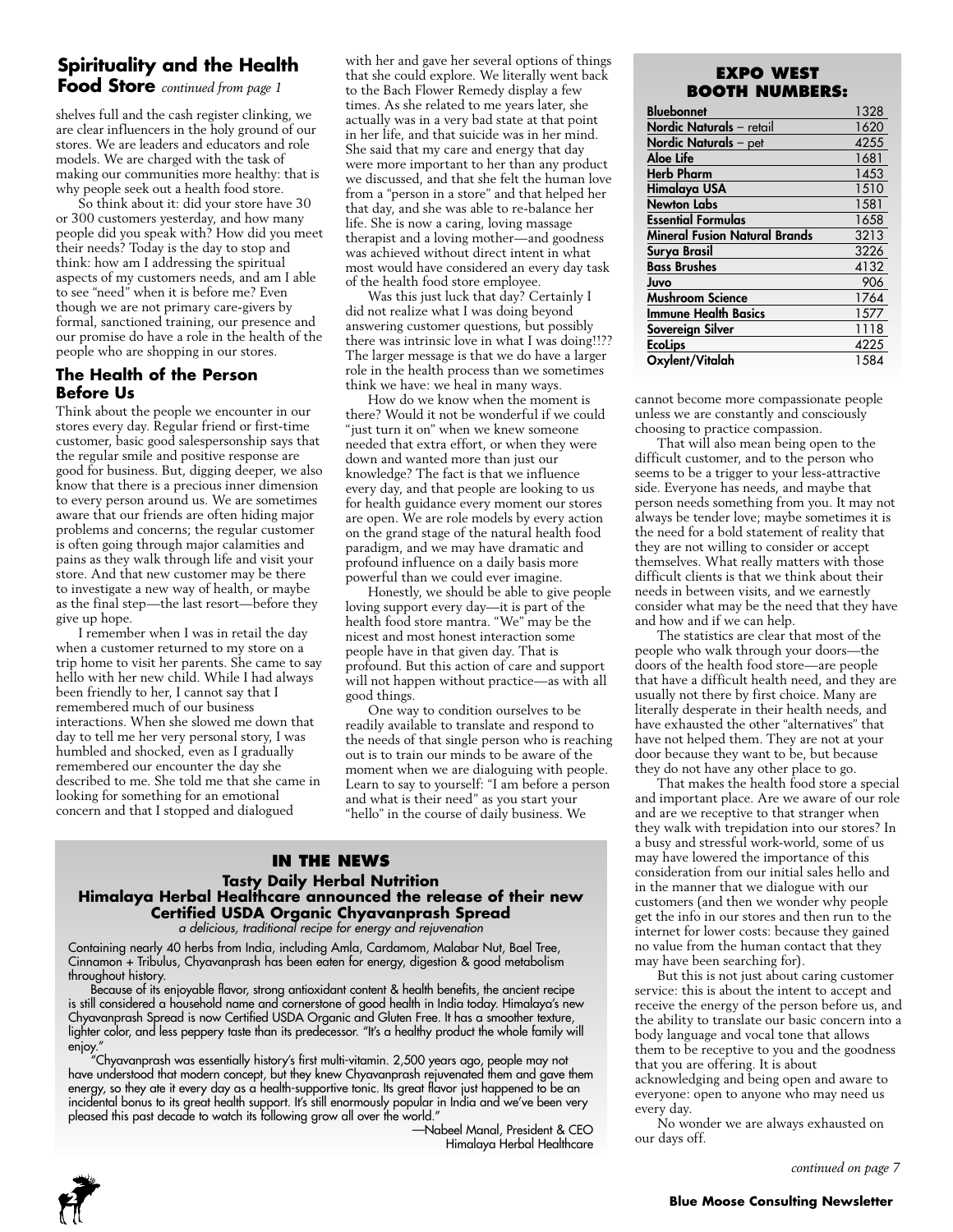

*Expo West Show Special\**

**20% off orders \$500 or more**

# **15% off orders \$100-\$499**

\* Buy-in Dates March 8-19

**Ask for the NEW Pharmer's Almanac with your next order.**

*Coming Soon:* extracts of bacopa, guggul, albizia, and dragon's blood

# *America's Leading Liquid Herbal Extract Company*

**Booth #1453**



Not represented by BMC in NJ Not represented by BMC in NJ, SC



Pure and Great Tasting Omega Oils

# Nordic Naturals Loves Trade Shows **Expo West**

**• Introducing 7 New Exciting Products** more industry firsts and patented ingredients

# **• Educational Seminar:**

*"The Norwegian Legacy of Omega-3s: From Pioneer to*  **Perfection"** Retailers who attend the lecture get an additional discount off show orders

> **• The Must-See Experience:** "Drink the Fish & Eat the Worms"

**• More Good Press**  Media Breakfast with Shari Hindman

**• Cod-Tini Happy Hour 4-6 PM with samples and souvenirs**

**• Rewards to the Expo West Attendees:**  Trade Show Discounts for Attendees Only

*Ask your BMC rep for info on the new goodies, as Nordic continues to lead with good science, great taste and fresh triglyceride-form fish oils* 

Not represented by BMC in NJ, SC Not represented by BMC in NC, SC Not represented by BMC in NC, SC If you cannot make the show, let us plan an event at your store: Demos, in-store trainings, Coop advertising and great ways to save with the Retail Partnership Agreement



# **New Products High Gamma** *100% Vegetarian + Kosher*  **Natural Vitamin E Complex Licaps**

Complete E Family including alpha-, beta-, delta- and gamma-tocopherols and –tocotrienols from soy and palm

**#600 \$7.98/15.95 30 Licaps • #601 \$14.98/29.95 60 Licaps**

*Owning another category for independent health food stores*

**Resveratrol** *The French Paradox in a Vcap* Bluebonnet Nutrition's Age-Less™ Trans-Resveratrol Vcaps provide the active trans isomer of resveratrol in three potencies. A 4:1 red wine extract & Japanese knotweed combo that has undergone an enzymatic purification process rendering it virtually free of impure compounds commonly found in lower quality products.

- **# 874 100 mg \$4.98/9.95 30 Vcaps**
- **# 875 100 mg \$8.98/17.95 60 Vcaps # 876 250 mg \$9.98/19.95 30 Vcaps**
- **# 877 250 mg \$19.48/38.95 60 Vcaps**
- **# 878 500 mg \$19.48/38.95 30 Vcaps**
- **# 879 500 mg \$34.98/69.95 60 Vcaps**

Also, Bluebonnet's New & Improved **Eye Antioxidant Formula with Zeaxanthin** is formulated with vitamins, minerals, whole food complexes, amino acids and antioxidants – the most potent free-radical scavenging ingredients on the market – designed to provide nutritional support for maintaining proper visual health. Vegetarian and Gluten-free 60 & 120 sizes

**Expo West Deal: 1 identified "Trade Show Deal" as an 18% line-drive** order placed between March 8-19th. One order; identify as show order when placing!!

**Booth # 1328**

# **NEWTON** ...<br>homeopathics

Nurturing Naturally Since 1987 *March Promotional Specials\** **20% off 6+ of these products**

Cold-Sinus (N003) • Cough-Asthma (N002) Hay Fever (N007) • Pollen & Weeds (N055) Sick Stopper (N216).

\*Buy-in Period: March 1-31

# *Expo West Line Drive*  March 12 – 22.

**10% discount for non-attendees 15% discount for attendees.**

*Seminar: "Basic Principles in Homeopathy"* Conyers , GA, Thursday, April 8. Join us for a one day seminar + learn the basics of homeopathy. Register two or more for our one plus discount. Stay overnight & join us for the optional tour at the Newton Facility on Friday.

# **Booth #1581**

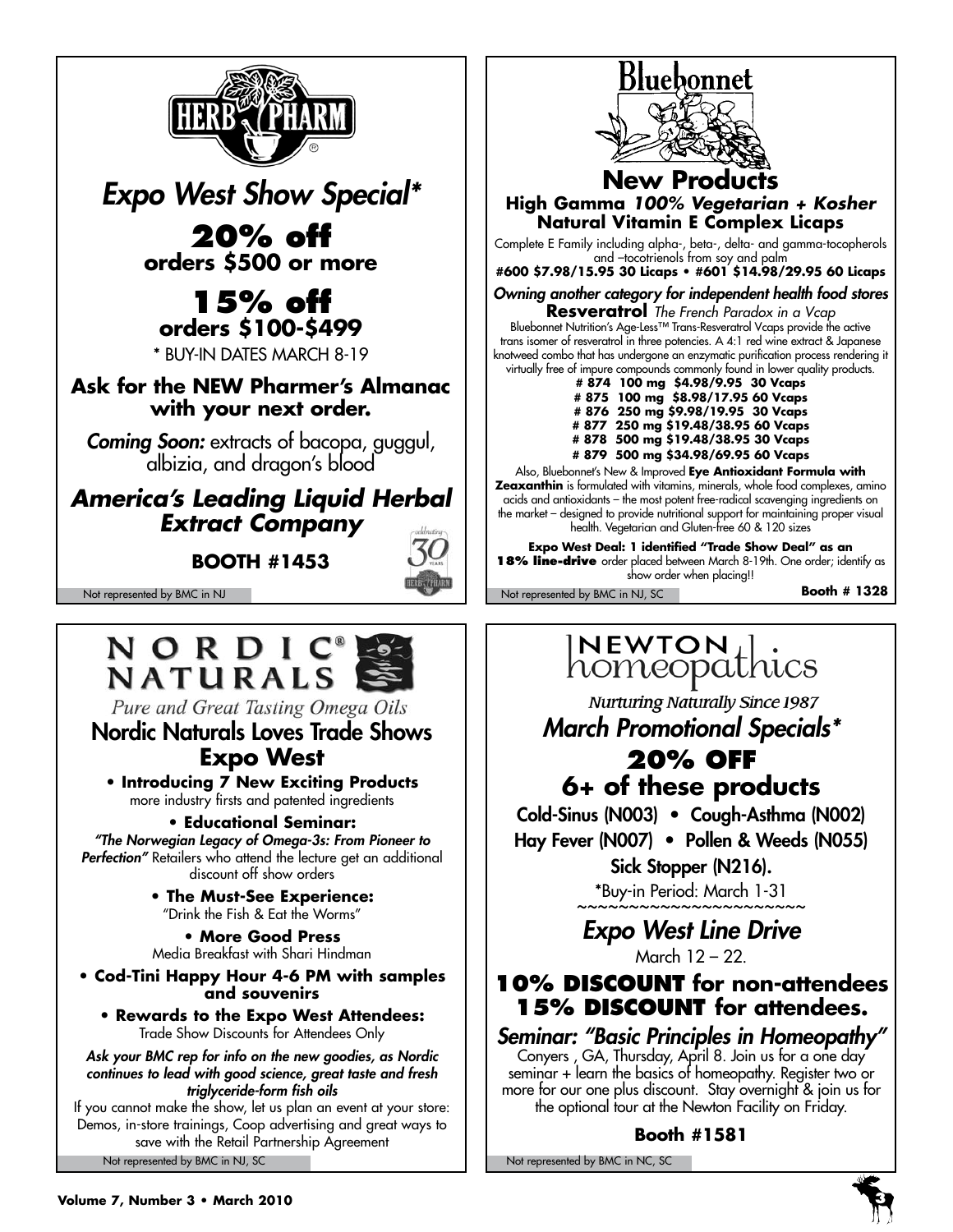

**March Promotion** *"The One Deal You have to Consider this Month"*

### **20% off Show Deal** All month long. must mention special

BMC Show Promo

#### **Original Juvo Juvo Slim Juvo Raw Superfood Juvo Yoga Food**

People want to look their best and feel healthy: with JUVO's unique formulation—alive, natural, raw ingredients help them stay satisfied.

- Boosts Energy & Metabolism
- Strengthens Immune Health
- Cleanses the Body of Toxins & Waste Materials

• Help Reduce Tensions & Stress • Easily Digestible & Improves Digestion • Healthfully Appeases Hunger Pangs

> *For a tasty raw pick-me up at the show, visit Juvo at* **Booth #906**

Not represented by BMC in Eastern PA, NJ





**Expo West Show Deals** *for attendees: 2 cases, mix & match =* **10% off** *6 cases, mix & match =* **20% off** Show deals 3/12 – 3/19

# March Promotion **Detox Formula, Daily Greens & Fibermate 15% off**

*24 + items mix & match*

Stop by the booth and taste the delicious antioxidant-rich newest juice—Aloe Super Fruit.

The Aloes also will have new labels that will be a must see!!

**Booth #1681**





EssentialFormulas **Expo West Show Deal**

**Mix & Match 24 items = 10% off 48 items = 15% off**

Dr Ohhira's Probiotics 12 PLUS 30 + 60 caps

Dr Ohhira's Essential Living Oils 60 caps

Dr Ohhira's Probiotic Kampuku Beauty Bar

Dr Ohhira's Probiotic Magoroku Skin Lotion

Dr Ohhira's Probiotic Hadayubi Lavender moisturizer

**Book-signing:** Friday + Saturday, March 12 & 13 at 1:00 pm. Dr. Fred Pescatore & Karolyn Gazella's new book *"Boost Your Health with Bacteria"*

**Booth #1658**



brushes and body tools: there is not competition with quality and price for quality!

**Booth #4132**

Not represented by BMC in NC, NJ, PA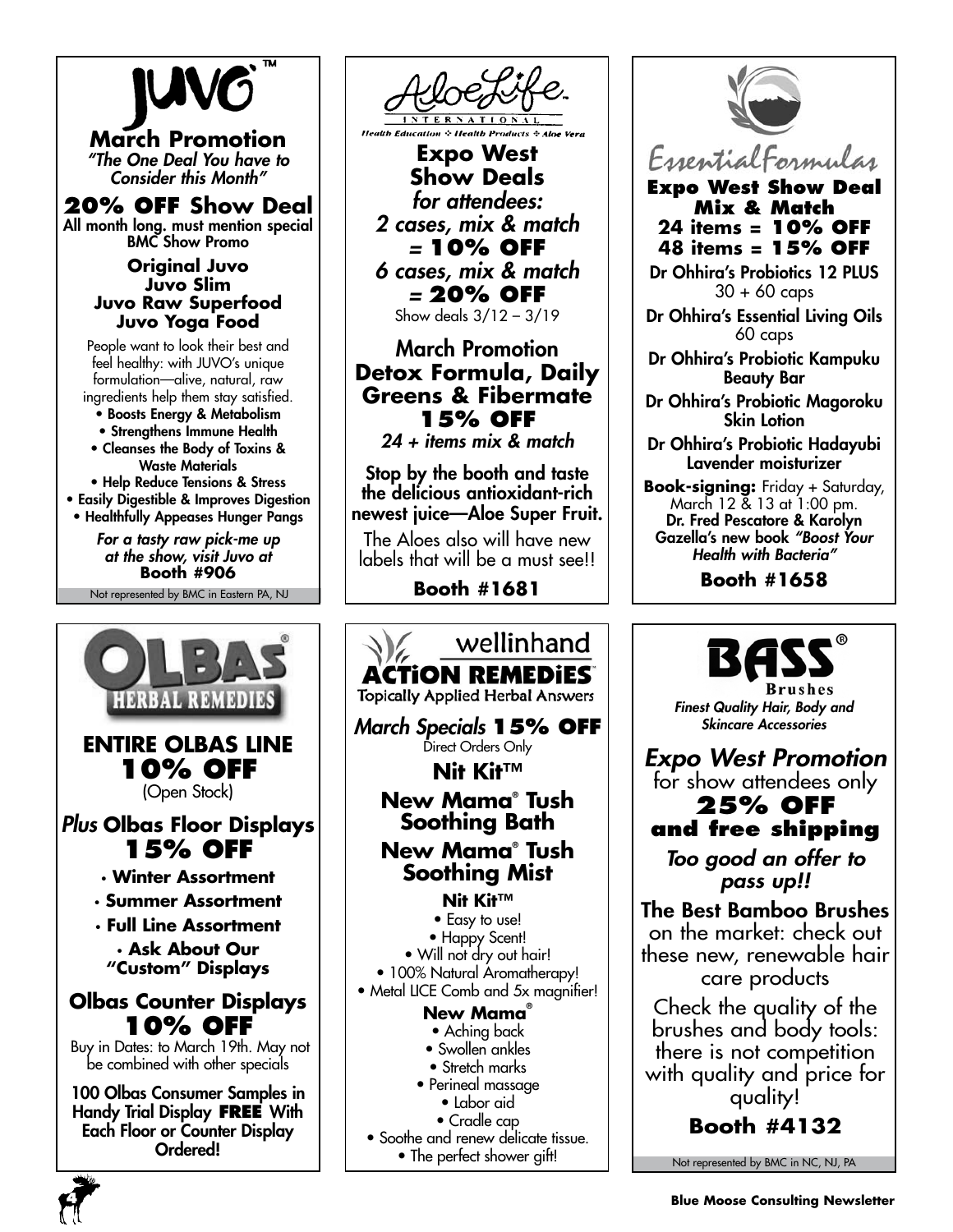

# immune **HEALTH BASICS**

CLINICALLY PROVEN IMMUNE SUPPORT

 *Expo West Promotion* **20% off line drive**  *March 11th to 31st.* 

*Expo West Educational Seminar:*  **New Strategies for Immune Health**

Friday, March 12 • 12-1 PM, Room 205A Anaheim, CA

**Presenters: Dr. William Sears, MD**, Associate Clinical Professor/Pediatrics University of California, Irvine, School of Medicine.

Dr. Don Cox, Ph.D, Vice President of R&D, Healthcare, Biothera.

Discover how Wellmune WGP works with the body's first line of defense cells to more quickly find and kill foreign challenges. Learn why Wellmune WGP may be considered one of most effective natural ingredients to safely strengthen your immune system.

**Booth #1577**

**PERFECT® ORGANICS** 

# *Expo West Deals*

**15% off** new store opening orders

**10% off** existing accounts *Buy-in dates: March 8-19*

Lip Balms Shea Butters Body Washes Lip & Cheek Shimmers Body Scrubs Bath Therapy Perfect Cream & Body Glow

VEGAN

# MushroomScience<sup>®</sup>

**Expo West Promotions 20% off**  for show attendees only

**15% off**  for non-attendees buy-in dates March 12-19

**Coriolus Agaricus Chaga Cordyceps Lion's Mane Maitake Reishi Miracle Zzz Maitake Gold-404® 5 Mushroom Formula** *more formulas soon!!!!* **Booth #1764**



HERBAL HEALTHCARE

**March Promotions Supplements** 

GlucoCare® • 90 Vcaps® GlucoCare® Econo • 180 Vcaps® HeartCare® • 120 Vcaps® HeartCare® Econo • 240 Vcaps® VeinCare® • 60 Vcaps®

Companion Organic Single Herbs

Gymnema • 60 Caplets Garcinia • 60 Caplets \*Guggul • 60 Vcaps® Bitter Melon • 60 Caplets Arjuna • 60 Caplets

Mix & Match

12-17 18-23 24+ units units units

Organic Single Herbs **10% 12% 15% off** Herbal

Formulations **10% 15% 20% off**

*Organique by Himalaya*® **Full Line Drive 10% off Booth #1510**

Not represented by BMC in Eastern PA, NJ



Not represented by BMC in NC, SC, NJ, eastern PA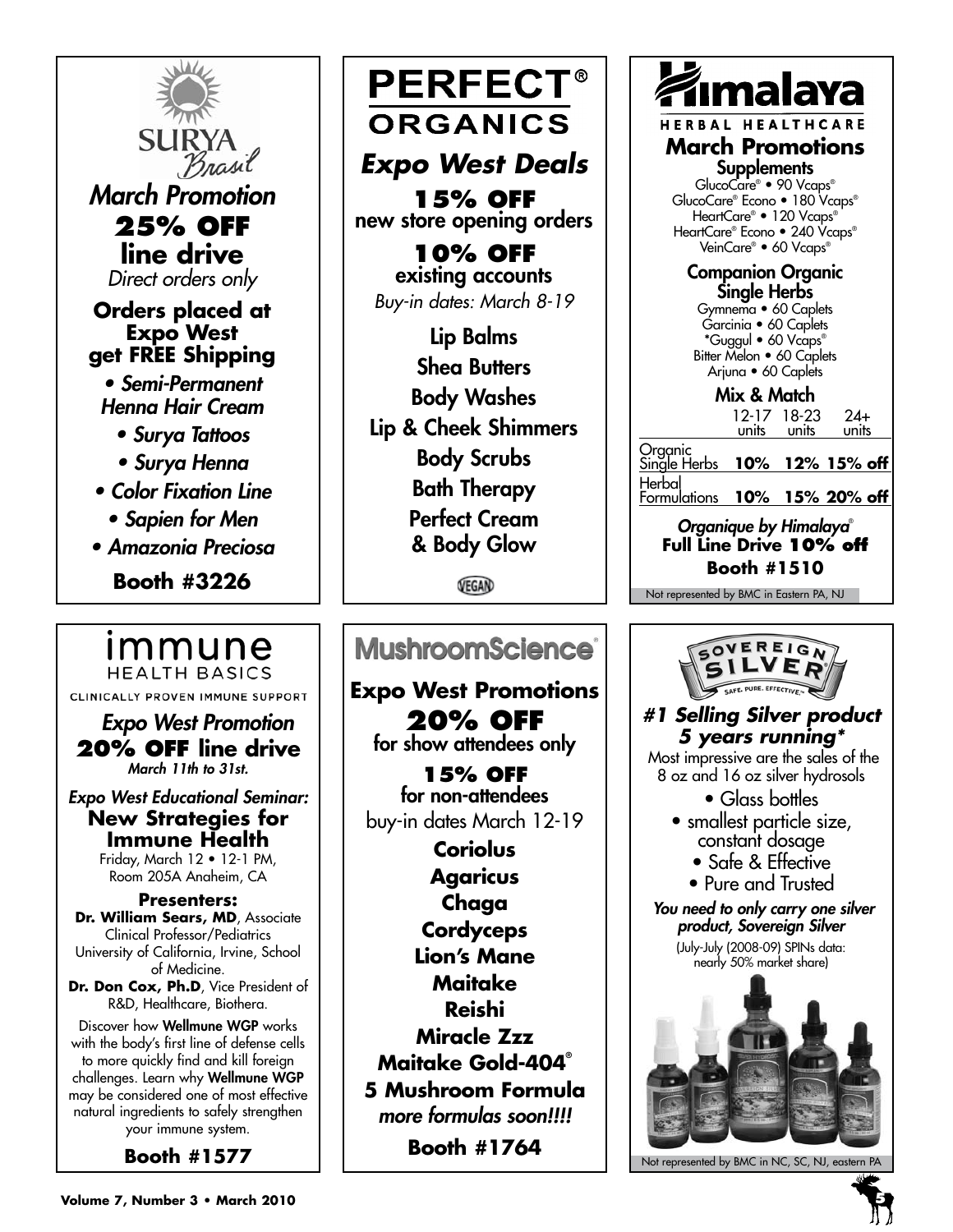# **The Mythical Land of Oz**

with an in-stock of the latest Oz fad. At least Dr. Oz has good taste, as he seems to be reaching for **Herb Pharm** with great regularity. The moral of the story: give customers the label they seek—stock Herb Pharm!

The problem with the game that is that no one knows what Oz will be recommending next. Add to that the fact that he is tinkering on natural medicine's perimeters when he makes his recommendations. Beguilingly unpredictable. Finally, it seems that his audience is both new to natural foods (a good thing) and seemingly fickle (should one stock up on a product that is recommended by Oz, or is his prescription just a passing tsunami?). Time will tell, but so far most stores have said that they have had 2-3 surprising reorders from the Oz fan club: once he recommends it, they want to try it long enough to see if it works. Guess that means we will have to learn to ride the tide!

We do seem to have entered a new era of free advertising. Oprah's habitual recommendation of **Nordic Natural's** fish oil certainly seems to be good for the business of those stores wise enough to have this line as their premier fish oil manufacturer. No one should complain when men and women who have never looked at a health food store are entering our stores looking for our products by name. It works best when they ask for the best products: maybe that is the only way that it works!

Some stores have taken to using the guerrilla-marketing tactics of hand-made shelf talkers that proclaim "As seen on Oprah," which to some consumers is better than the FDA, CRN, or the Good Housekeeping Seal. While it is good to capitalize on media spotlight, it is better to be knowledgeable about the products and use the occasion to do proper, scientific education and wholistic encouragement

Oprah's fanfare has at least been consistent, even predictable. Oz seems to be blazing a path all his own. I personally have not been able to figure out the method to his madness.

#### **Preposterous about Passion Flower**

Dr. Oz took a beautiful and valuable medicinal herb and made it a superstar overnight. When he showed Herb Pharm's Passion Flower liquid extract, and prescribed it as beneficial for stress-related weight gain, Dr. Oz wiped out Passion Flower inventories countrywide overnight. Many stores were thrilled to eradicate old inventory, as this

sleepy herb is known only to the herbal aficionado. A little secret is that the people<br> *continued from page 1* **REMEMBE** who bring you **Olbas**, the **Penn Herb Company**, has the largest selection of herbs in capsule in America and they manufacture onsite, and they had 300 bottles of passion flower inventoried throughout the blizzard of talk, purchase and sale. Ask your BMC rep for a price list

What worried me is that I could not find where Oz's research came from on the touted use of passion flower. Several hours of search could show me no research strong enough for a man of Oz's stature to make the bold claims that he made that episode of his show. We could say, "so what" but it is always best to understand methodology if one is moderating inventory on the recommendations of one man.

Next, Oz mentioned gingko, and then he recommended turmeric. Sales exploded in certain stores on each recommendation. In these cases, though, Oz was more in line with the accepted uses of the herbs recommended. One thing that is interesting is that most of his recommendations so far have leaned towards his largely female audience (though he has tackled prostate problems and other men's health issues). 110 shows in, Dr. Oz is proving himself a force, and that is something we as an industry should observe but not put too much credence in.

### **Oz giveth and he taketh away**

Just when we were charmed into happiness by Dr. Oz's seemingly daily forays into natural medicine, he struck a cord that all should take note of. Dr. Oz casually struck down the benefits of kava saying that research showed that it could be dangerous. Obviously Oz's research teams did not venture too far down into their google searches.

This of course is a cautionary tale. There is no reason to believe that Dr. Oz is a deep researcher in natural medicine or that he even knows what he is talking about. He just has the large microphone. In the case of kava, he has sounded an echo that could damage the already beleaguered reputation of one of the best herbs available for America's massive anxiety. Dr. Oz obviously is trying to ride the tide of fame while pulling the ratings rabbit out of his hat every week. Not an easy task, even for a brilliant doctor. While he has extensive study in medical texts and physiology, he seems so far to be dabbling in the art of herbalism: and we all know where that can sometime lead!

Dr. Oz is certainly better than Dr. Sanjay Gupta of CNN. While Dr Gupta is also a very smart man, he seems to be steadfast in towing the company line: the modern medical establishment's very demarcated line. You will never see Dr. Gupta sending people into

### **Another Reason to Join The Natural Products Association Lobby Day 13th Annual Natural Products Day in Washington D.C.**

On March 23rd give our key issues in Congress a voice and a face. Yours.

Join us for the 13th Annual Natural Products Day, March 23, 2010 in Washington, D.C. Register to Attend Today. Deadline is Monday, March 8th.

For more info, go to www.npainfo.org and click on "Register Now for Your Day on the Hill"

# **May 1 is Herb Day** Plan something herbal www.herbday.org

a health food store. As a matter of fact, he regularly instilled doubt in the public's mind about most of what we do. Stern, absolute, irrefutable science. (Ha!)

Dr Oz's future path is somewhat predicable. While he did not take the path less journeyed, like Dr. Andrew Weil did, he will soon learn that an open mind about the non-orthodox will soon lose him the respect and favor of his peers. And just as Dr. Weil soon became cornered into great care about everything that he said by his own fame, so we can expect this honeymoon with Dr. Oz to end soon. I say, forget the three Doctors, stick with Oprah: she knows her strengths and plays deliberately to a very dedicated audience! She is all about the entertainment value of entertainment tv.

Credentials, intent, influence: the world is a funny place. Let's dream of a world where the network powers try an Ed Smith or a Stuart Tomc on for size. Oz should make Stuart a regular on his show: now there is brilliant fireworks. Joseph Maroon is an excellent story, a peer-reviewed expert, and a charming man. But a brain surgeon who follows the research on the Omegas religiously is not the media sensation of a Dr. Oz, even if Maroon is the doctor of the Pittsburgh Steelers. For the time being, we will have to skip to the music of this latest pied piper. He has been good to us so far, even if Walgreens is the main sponsor of his website, www.doctoroz.com

My advice is to never prop up the reputation of an MD who is dabbling in our industry. Spend your time recommending books by the true champions of our industry: their sage advice is more dependable for endcap strategies than any flash-in-the-pan talking head. When someone says that Dr. Oz recommended something, flash that quirky smile that conveys, "good for him, he is learning what I have been saying for years" and not "the great and powerful Oz." Especially if we do not know as of yet if it is a good witch or a bad witch behind those curtains.

Your comport will gain you these new shoppers trust, and we can hope that Oz stays the course. But we have to be prepared to prove him wrong too. If you are uncertain as to how to handle the fuss-up Oz may have caused about kava, ask you BMC rep to reeducate you on the facts and safety of Herb Pharm's *Pharma Kava*, because no natural foods neophyte should be able to override the truths and good science of modern herbal medicine.

I watched Oz at my Mom's house last month. He had people playing ping-pong on his set, telling them it was good for the brain to combat Alzheimer's. He is playing pingpong with natural medicine, and we cannot predict which side the ball will end on. Like many in our world today, he is trying to do good. Cheer him on, but do not expect his loyalty for the good things that we do every day!

Me, I'm still searching for the Wizard  $\bullet$ 

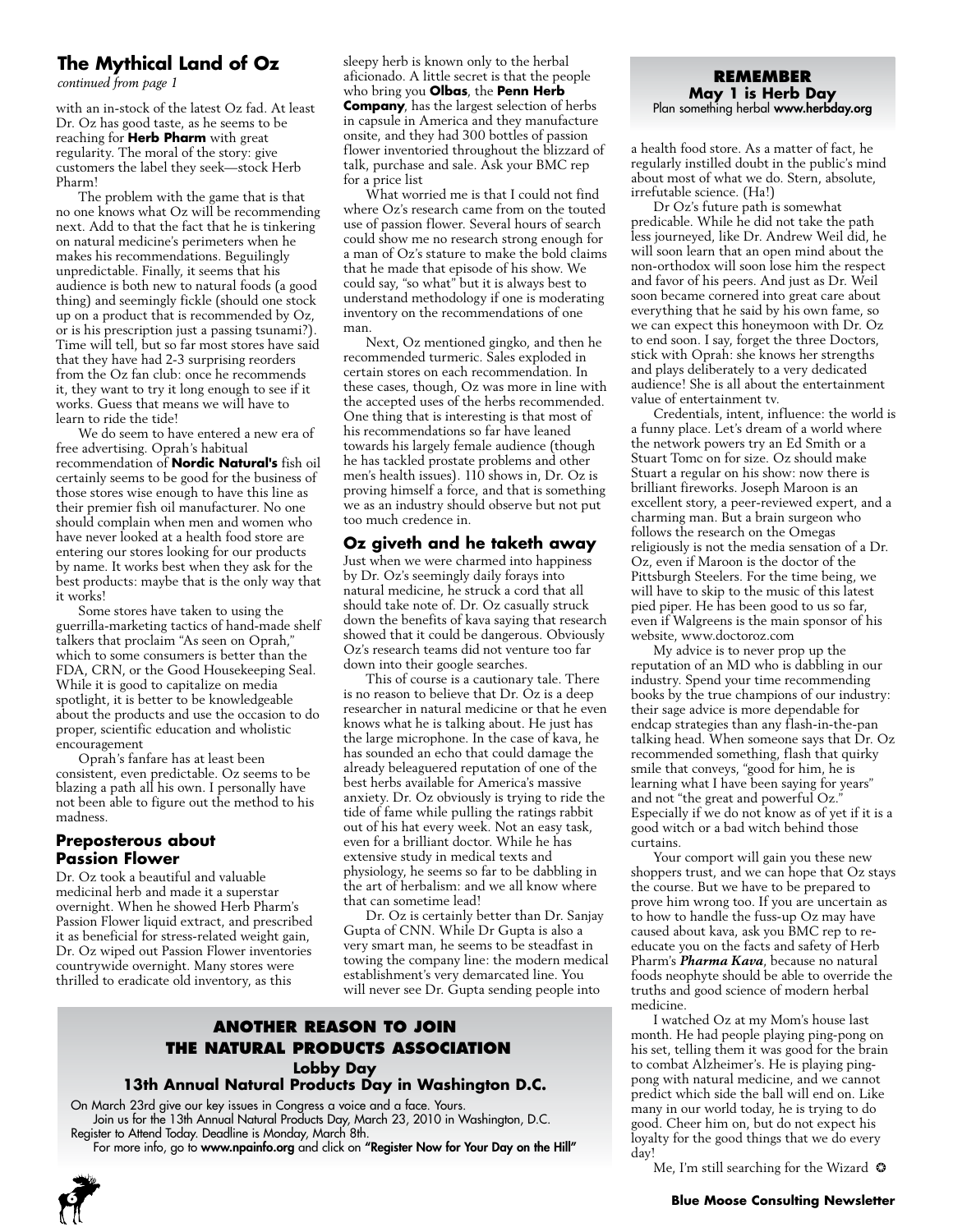### **Spirituality and the Health Food Store** *continued from page 2*

Certainly this is why we need to constantly be replenishing our spiritual souls and conditioning our religious convictions to be prepared for that task: but more on this later.

# **Caring for the Souls of Our Friends**

Working in a store is a special experience, with the work hours being similar to travelling in a boat with a crew over the sea of time each day. Indeed, relationships with our fellow employees are very intense, very unique to our industry and often long-lasting. We like to think that most of us are likeminded souls trying to do good. And every one of us who works together daily are also people with human needs and strengths and weaknesses, and we all need to appreciate our fellow-workers as part of our own healing processes.

Let's start with top-down management. Is it possible to carve out some time to analyze the health of our staff? Are there basic and simple things that can be done to improve the store soul? When there are special needs, when a person is hurting or struggling or selfdestructive, are we willing to make the effort and get involved in a caring manner and commit to resolutions if the person is willing? And what role do we play in their lifesong if they are not interested or able to open up?

This is not about managerial activism or meddlesome intent to change behavior: it is about a managerial dialogue to know that the store and its resources will be there if an employee needs them. Mindfulness and compassion, not sit-down confrontations. Again, by taking the moment to try to understand the person, by taking the empathy we hear about on Sunday and integrating it into our business process, we can have dramatic and lifelong influences on the people who work with us side by side for any period of time. When we hire, we should say, "I am accepting you into my life and I will try to honor you and look to your best welfare." This is a huge commitment, and one that may never enter the policy manual, but it is actually of core importance for our own spirit—and is the best way to gain employee satisfaction on the temporal level.

I made the decision to delve into this topic after I called to check in on a college friend of mine who now is an M.D. teaching at a Medical School. My call caught Jim on the occasion when he was working on a lecture on the elements of Spirituality in the Doctor-Patient Relationship. To be honest, I was flabbergasted that a Medical School would cover this topic at all, and we discussed his presentation briefly. I do not think that every medical student is presented with this consideration in their training, and Jim did say that his colleagues were a bit skeptical of his approach.

What could ever make more sense to the trained physician though? When discussing a life-threatening situation with a patient, how could one NOT consider their spiritual disposition or the depth of conviction of their family? Obviously, if the person has a strong belief system, or even if some rock can be found to hold on to, then the chances of the medical course of action and the healing process working are often going to be increased. When a physician must deliver bad news to a family, how could a person not invoke a care for the souls present and their heartache and trauma upon hearing the worst of announcements? I praise my friend for covering this subject and truly hope that the curriculum of every healing arts institution

### **"We Are health food people" Paul Kushner, Executive Director, Natural Products Association East**



Born in Haddonfield, a small town in southern New Jersey , I grew up surrounded by immense stretches of working farms producing crops of all kinds. For many years, New Jersey farmers provided virtually all of the tomatoes used to make Campbell's tomato soup. Going over the Benjamin Franklin Bridge from New Jersey to Philadelphia, I could see dozens of tomato-laden trucks lined up in front of the Campbell Soup factory located in Camden, New Jersey. In fact, the Garden State, as it was then known, was the primary source of fruits and vegetables to a number of large manufacturers in and around the Delaware Valley. Over time, small tracts of farmland in communities surrounding my little town began to be bought up by developers who turned farmland into housing developments. It didn't happen quite overnight, but in the

course of less than 25 years, the farms were mostly gone, replaced by southern New Jersey's current cash crop: suburban sprawl. The changes occurred subtly and, like most of my contemporaries, I hardly noticed. Today, the independent farms are pretty much a memory, and at this late date, residents are demanding more open space and complaining about increasing traffic congestion. Now, of course, it's too late, or at the very least, any reversal of the process would be difficult if not impossible. During my three years as Executive Director of NPA East, I have seen many parallels between the indifference we residents showed to suburban sprawl until it was too late and the state of the natural products industry. Much of our time is spent advocating for the independent retailers within NPA's region, 12 states from Virginia up through Maine and the District of Columbia. One of our greatest challenges is convincing local retailers that they need to get involved now and join the fight against potential legislation that could cripple our industry and their businesses. Like complaining about the lack of green space in our town after the zoning laws have been changed and the developments are already built, complaining about legislation after it has been passed doesn't work. That's why I strongly encourage you to support NPA with your membership and time, now, while we can still make a difference. NPA East is the only regional association devoted exclusively to the survival and success of independent retailers. Please contact me at 856-985-5446 or e-mail me at pkushner@comcast.net. Or visit our web site at npaeast.org.

covers this subject in detail. Spiritual compassion may be the missing link to modern medicine!

To take the subject one step further, we at BMC are beginning a series of staff dialogues this month. We are taking the time to see where all our wonderful BMC employees are in their lives and if their job is adding to their happiness. Trust me, our team works hard and does an amazing job at grasping and translating a bounty of information into caring relationships with a lot of health food stores over great distances. It is our intention—the BMC General Manager and myself—to listen to our work-friends and make sure that they are proceeding forward in their careers and lives in a manner where their work life is fulfilling and integrating into a constantly more healthful lifestyle. That is the hope.

As you begin to leave the winter of this stressful last year, maybe you can create the time to reach out to your team as well, with a willingness to let the waves of spiritual intertwining that occur while working in the close quarters of a store bring about a healthier moment for you and the people you work with. Care about your staff, and they will care about you

#### **Honor Thyself Always**

At the core, it is about our own spiritual development. This may be the most meaningful appraisal we can ever make in this life. How is your work making you better? Are you taking the time to grow spiritually,

*continued on page 8*



*foundations which support indigenous tribes located in the Amazon region of South America.*